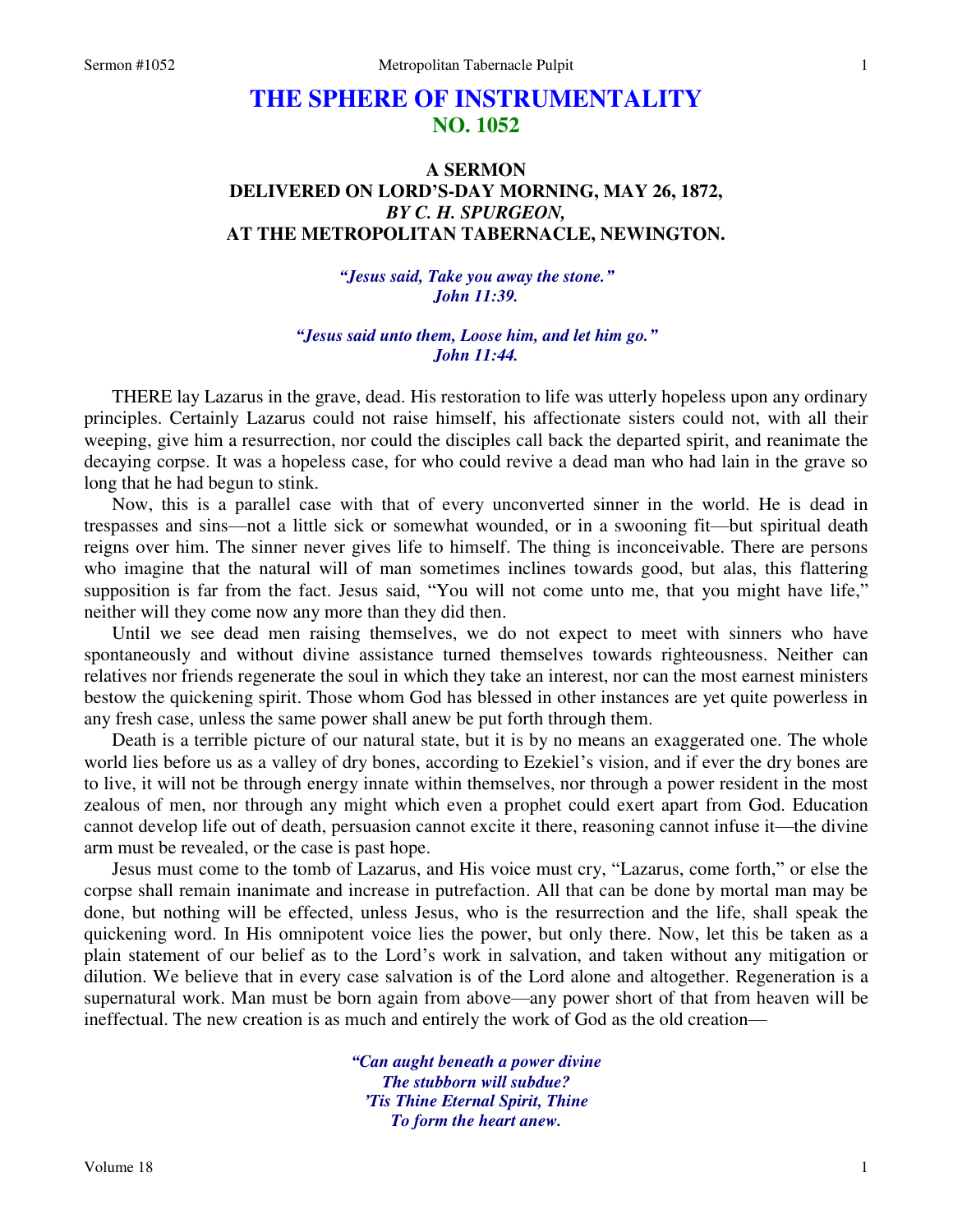*To chase the shades of death away, And bid the sinner live! A beam of heaven, a vital ray, 'Tis Thine alone to give."*

But having said this, we proceed to bear witness that what can be done by us ought to be done, since what can be done by man will not be done by Christ. It is a rule with our Lord never to work needless miracles. Indeed, He only begins the miraculous when the ordinary means can go no further. He follows the ordinary up to its verge, and then the extraordinary comes in. If a multitude are to be fed, so long as there are barley loaves and fishes to be had, Jesus will use them, He will multiply them and make them go further than they naturally could, but He will use them as far as they will go. Had there been neither loaf nor fish I do not doubt He would have commenced with an act of creation, but as it was, since there were a few loaves and fishes He does not ignore them, but makes them the basis of a work of multiplication.

What a man can do for himself God will not do for him, and what Christian people can do for sinners they must not expect the Lord to do, they must work themselves according to the ability God has given them up to the point of possibility, and then they may look for divine interposition.

Observe in this instance that there was a stone before the mouth of the cave in which Lazarus was interred. Could not our Lord have removed that stone with a word? Could not He have said, "Be you removed hence, O stone," and it would have been done? Ay, He could have consumed the stone with a glance if He had so minded, but He did not choose to do so, because the bystanders were quite competent to take away the stone, therefore He said to them, "Take you away the stone."

And when Lazarus was raised, when he had come forth from the niche in which his friends had laid him, he was enshrouded with the cerements of the tomb, rolls of linen were about his body, and a napkin enwrapped his head, and Jesus did not by divine power remove the vestments of the grave. It would have been, if miracles may be compared, a smaller miracle to loose the living with a word than it was to quicken the dead, but since it could be done without a miracle, it must be done without a miracle, and Jesus said to those who stood by, "Loose him, and let him go."

The analogy teaches us that there are some things which we can do for the unconverted, and we are bound to do them, and there are certain other things in which we can aid those who are newly converted, and these we should hasten to perform. While we look alone to the life-giving Lord to quicken the soul, we do not fold our arms in indifference, or excuse ourselves from all effort upon the ground of inability, but we are on the watch to see where instrumentality is applicable, and ready at all times to be made useful wherever we can be. We cannot turn the dry bones into living men, but we can prophesy to them, and blessed be God, we can also prophesy to the four winds, and so by our means the dead may live. The sphere of human action in connection with regeneration is my subject this morning. Help us, O Divine Spirit.

First, there are some things which we can do for the unconverted *before they are quickened.* He said, "Take you away the stone," secondly, there are some things which we can do for them *after they have been quickened.* He said, "Loose him, and let him go."

**I.** First, then, dear brethren, THERE ARE SOME THINGS WHICH WE CAN DO FOR THE UNCONVERTED BEFORE THEIR QUICKENING.

I am sure, if our hearts are right, all that can be done we are most anxious to do. Jesus Christ is our model, and observe how He labored in the work of blessing the sons of men. In this case He took a long journey, He wept, He groaned, He was troubled in spirit, He prayed, and then He spoke with a loud voice. True picture of what every Christian should be, and especially every Christian minister. We should journey after souls, we should weep over their ruined estate, we should groan for them, and be troubled at heart on their account, we should be incessant in our prayers, and when God speaks through us to the awaking of the dead, it should not be with tones unearnest, but with a voice tender with love,

2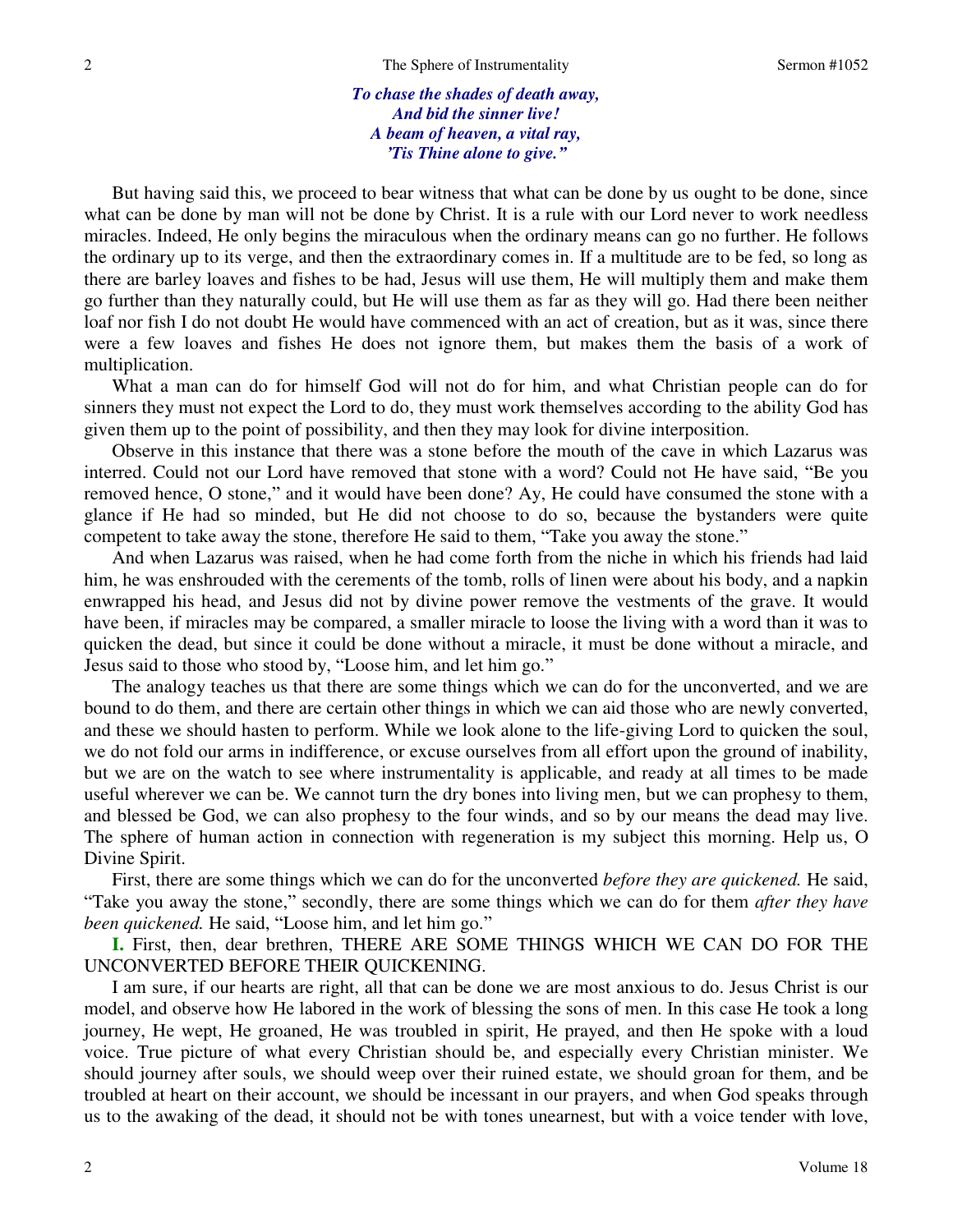and vehement with zeal. We are to be imitators of Christ in this, we ought to throw our whole heart into the blessed work which He honors us to do in His name.

Brethren, all of us can do for the ungodly what the sisters did for their brother. Mary and Martha called in the Master to minister to their sorrow. Being well assured when their brother was ill that they had no more sympathizing or able friend in the entire world than the Master whom they loved, they sent a message to Jesus, and though they did not send another afterwards, yet I doubt not they felt that the former one sufficed. So you and I ought in the case of all the unconverted over whom our spirit yearns, to call the Savior to the rescue. Let us send a message to Him about them.

You may word it in some such terms as these, "O Lord, I grieve to tell you that my dear child is still unsaved," or thus, "Lord, You know Your servant's heart breaks because my wife, or my husband, is still unconverted," or, you may put it thus, "O Savior, You know that in my Sunday school class, the children are not yet brought to You," or, I may send it as my message, "My God, You know I have preached to many of these people for many years, and yet they still remain unmoved, and abide as strangers to their God." We must earnestly intercede with the Lord for souls. Jesus is the Wonderworker. He is the resurrection and the life, and our wisdom is to lay hold upon His strength, and beseech Him to reveal His saving might.

In addition to this we must then express our confident faith in Jesus, that even now whatsoever He will ask of God, God will give it Him. We must believe that He is able to raise the spiritually dead. We must never allow ourselves to despair of any person, since the matter is in the hands of an Almighty Savior. Though the sinner by this time stinks and has become immoral, as well as unholy, yet it is not too late to ask the Lord Jesus to work.

We ought never to say of any person, "It would be vain for us to labor for his conversion, he is so vicious as to be incapable of grace." We are not thus to forestall man's condemnation, but rather to obey the Master's message and go into all the world with good news for every creature, for the Gospel is without limitation when it declares, "He that believes and is baptized shall be saved." Beloved, have faith in the Lord Jesus, tell Him how desperate the case is for you, but say to Him, "Lord, it is not impossible with You." Assure Him that while you feel yourself to have no power, you are sure that one single word from Him will effect all that your soul desires.

Now, this every believer can do, God helping us we can repair by faith to the Lord Jesus. But our first text indicates yet more clearly the line of our capacity. Jesus employed others in the rolling away of the stone. You cannot make the dead live, but you can take the stone away from the mouth of their sepulcher. Let us speak of certain stones which we should with all diligence remove.

The first is the stone of *ignorance*. This heavy weight lies at the mouth of many a spiritual grave at this day. I think we take for granted too high an attainment of knowledge amongst the people at this present time. I am sure that many sermons are preached to people as though they perfectly understood the plan of salvation, whereas, if the preacher did but know his hearers better, he would discover that even upon the elements of the Gospel of Christ many of them are deplorably ignorant. In fact, I fear that the elementary truths of Christianity are not preached sufficiently often because too much is taken for granted. It is to be feared that the alphabet of the Gospel is unknown to thousands whose teachers are trying to instruct them in the classics of theology—a waste of effort and a dangerous experiment.

Why, in this city of London you shall find persons who frequent Protestant places of worship who yet believe in salvation by their own works, and are horrified at justification by faith. You shall discover, if you go among the masses, an indifference to salvation so great as to be appalling, and this originates largely in ignorance. Salvation! why thousands do not know what you mean by the term, and here, in this century of light and advancement as we boastfully call it, gross darkness covers the minds of a large proportion of our countrymen.

Brethren, the time has not come for you to cease distributing the plainest tracts, the time has not arrived for you to be silent at the street corners even upon the first principles of the faith, you must still proclaim atonement by the sacrifice of Christ and the simple doctrine of justification by faith. Possibly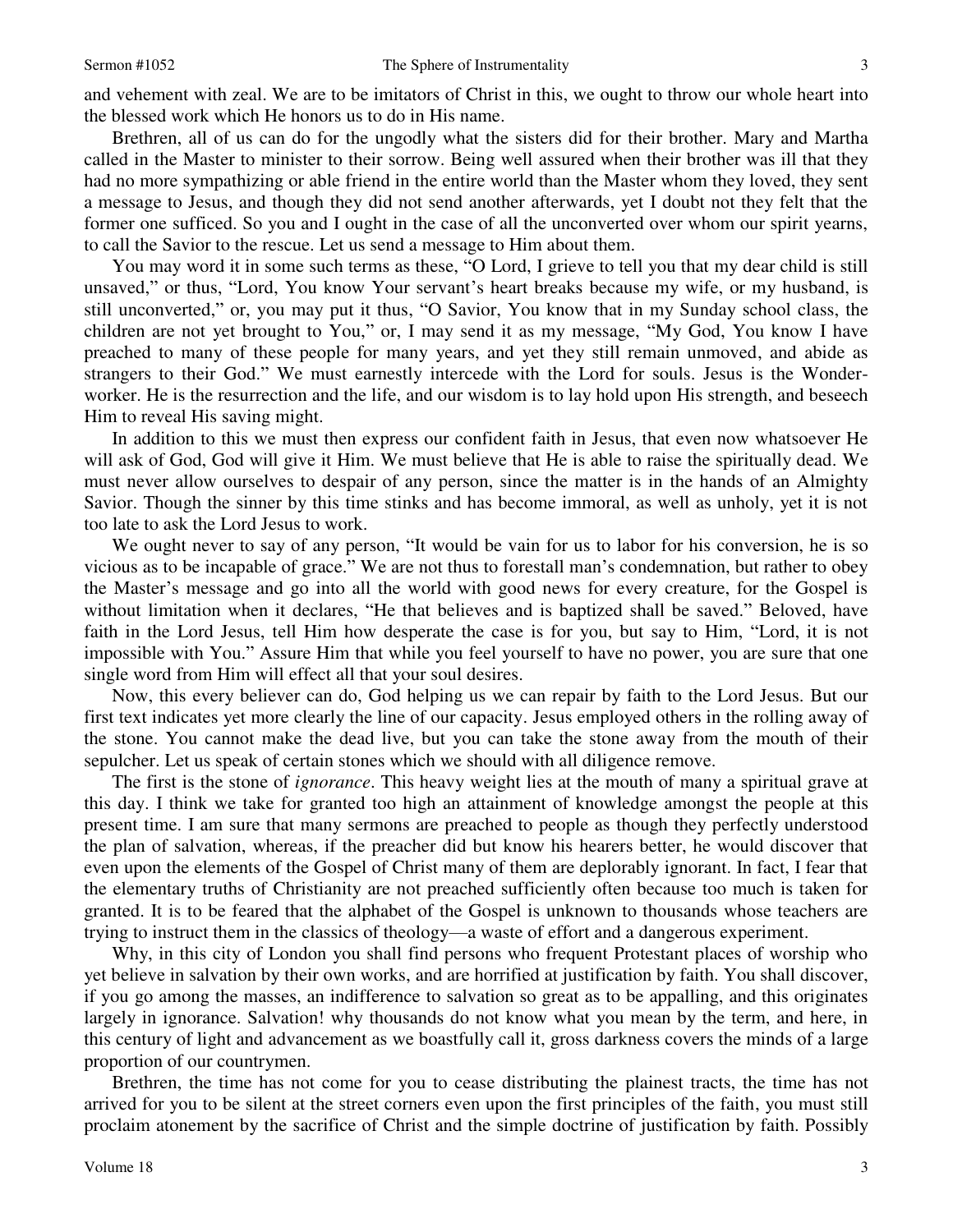there may come an age when it will be wise to expatiate mainly upon the deep things of God, but for this present distress, we may wisely give our whole strength to telling out the foundation fact, that Jesus Christ came into the world to save sinners. Our sermons must repeat times out of number the story of the cross. The hymns most commonly sung should be of the same order as—"Rock of ages, cleft for me," "Jesus, lover of my soul," "Come, you sinners, poor and wretched," and "Just as I am, without one plea." We have even need of such simple ditties as—"I do believe, I will believe, that Jesus died for me." For upon that point ignorance and unbelief still cloud the mass of the people among whom we dwell. Let not the people be destroyed for lack of knowledge. Let none go down to hell because they know not of a Savior.

Let me say here that even with those who have heard the Gospel well preached, this ignorance may still remain, as it did in my own case. I believe if I had known that all I had to do was to look to Christ and I should live, if I had really understood that there was nothing for me to be, nor feel, nor do, but that I had only to rest in a finished work and take from God's mercy that which Christ had completed, I think if I had known that truth I should have found peace with God before, but I did not understand the Gospel, and therefore remained in distress of mind. Do, then, tell everybody about Jesus, tell them of the Son of God made flesh, tell them about substitution, speak the word plainly, tell them—

## *"He bore that we might never bear His Father's righteous ire."*

 Assure them that whosoever believes in Him is not condemned, and that to believe is to trust. Open up that word, for even plain and simple words get to be technical, and men dream that there is some other meaning in them than that which they ordinarily have. You cannot put the Gospel too plainly, but anyhow, do put it before them, and thus roll away this stone from the mouth of the sepulcher.

Alas, a second stone is often there, namely that of absolute *error*. That the mind be without knowledge is not good, for if we sow not wheat, weeds will assuredly spring up. Men ignorant of God's righteousness always go about to establish their own righteousness in some way or other. Thousands think that if they are sober, honest, upright, and so on, they have done all that is required of them, at least a little spice of attendance at church or chapel, and just a little addition of religious ceremonies, may eke out any deficiencies of their practice, and certainly, to call in a clergyman or minister when they shall lie dying, and to have prayers said or read to them, will complete the structure which they have themselves begun.

Brethren, this great stone covers many an Englishman's grave, seek to roll it away. Bear your own personal protest against the idea that the law of God will ever be satisfied by an imperfect obedience. Teach men that God's commandment is exceeding broad, that it deals with the thoughts and intents of the heart as well as with men's outward actions, and when they see this, perhaps they will perceive the impossibility of ever keeping the law of God, and they will leave off attempting to work out salvation by an obedience of their own. Show them plainly, lovingly, tenderly, but yet honestly, that by the works of the law there shall no flesh be justified, for by the law is the knowledge of sin.

You know well, my brethren, that there are attempts made continually to place a huge stone of error over men's minds in the form of sacramentarianism. Regeneration, to what do they degrade it? They make it a ceremony in which drops of water effect marvels. Feeding upon Christ, what is that with these men? It is nothing but the eating of bread and drinking of wine. They put ceremonial inanities into the place of spiritual verities, they steal the substance, and as a substitute they do not even give us so fair a shadow as that of the days of Moses, but a mere smoke, a shade of a shade, rather blinding to the eyes than suggestive to the mind, and yet myriads of our fellow men are quite content with such vanities. They suppose that there is some mystic efficacy in outward rites. Tell them, oh, tell them, that—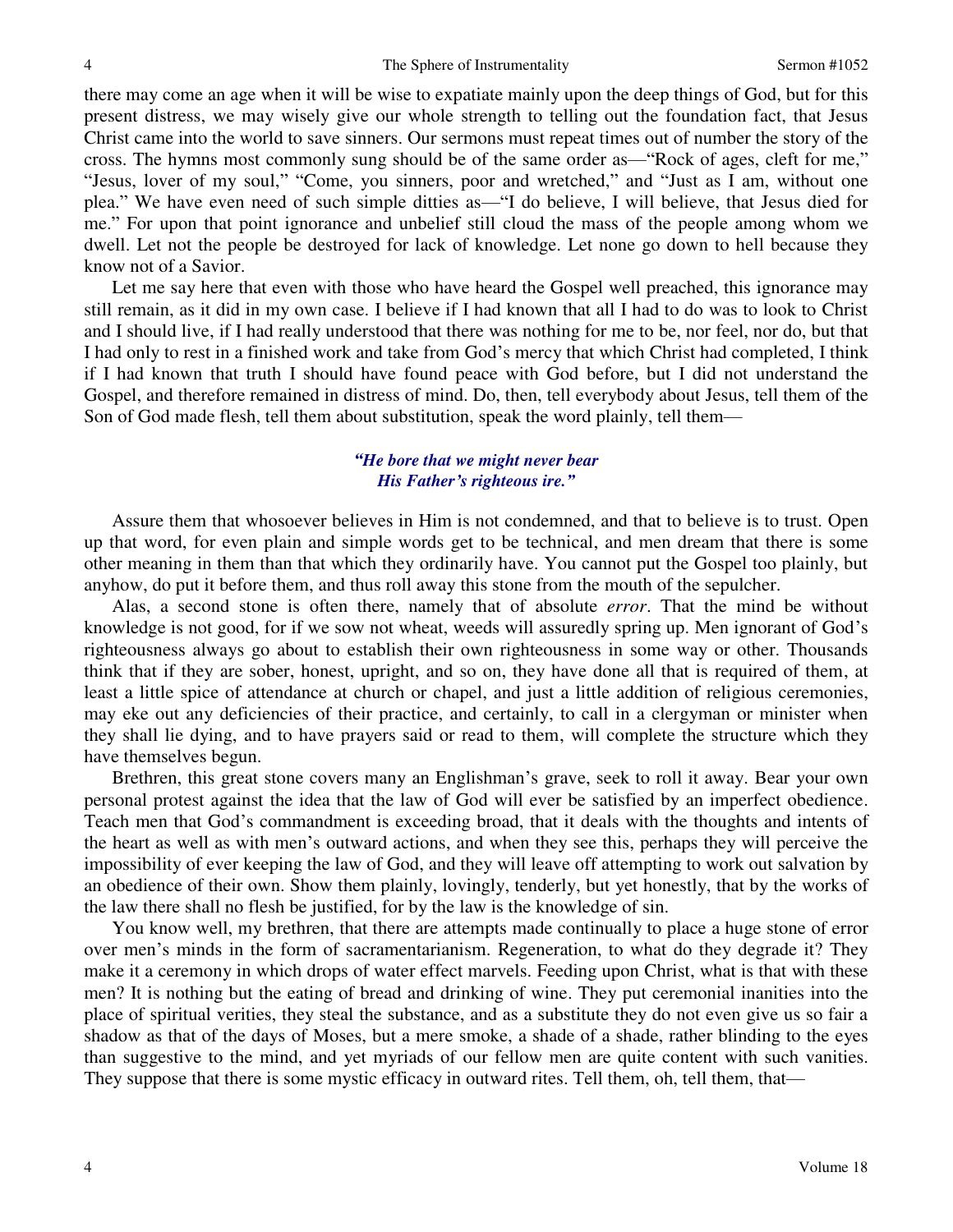5

*"Not all the outward forms of earth, Nor rites that God has given, Nor will of man, nor blood, nor birth, Can raise a soul to heaven."*

 Declare the need of grace and the uselessness of outward show, the spirituality of acceptable worship, and the childishness of ritualism. You will have done good service if you roll away this huge obstruction.

Very frequently the sepulcher of men's souls is closed up by the stone of *prejudice*. Men cannot really find anything faulty in Christ Jesus, or in His Gospel, but still they will persist in stumbling at this stumbling stone. They invent reasons for declining the Gospel invitation. They prejudge the revelation of God, and make up their minds that it is unworthy of their acceptation. They shut their eyes, and then are obstinate in their assertion that there is no light.

For instance, how common is the notion that religion is associated with melancholy. In every sphere of life, you will find a number of persons who fight shy of understanding religion, because they believe it to be the mother of mental miseries. They quote someone who went insane, and took to Biblical speculations, and another who is morose, and yet is a great stickler for devotion. They infer that religion is the science of making long faces, the art of being gloomy. Hence, men refuse to be soured by "crabbed divinity," and decline to imitate the morose and melancholy Puritans. A wonderful mistake that about the Puritans, for there is evidence enough, and more than enough, to show that they were among the most happy of men, with a robust joy to which the Cavaliers' noisy mirth was mere froth.

At this present moment, if you desired to find a happy people, I would advise you to search in the church of God for them. It were a strange thing if to have one's sins forgiven would make one unhappy, it were a very odd thing if being at peace with God caused a man to be wretched, it were a very turning of the world upside down, if the possession of a good hope of heaven should be the source of gloom in the soul. But it is not so.

Brethren, by your continual happiness and manifest cheerfulness roll away this stone, and especially remove it from the minds of young people. Make them see, in the brightness of your countenance, the practical answer to the common calumny. Convince them that you have an inward joy which they do not understand. Tempt them as it were to Christ, by telling them of the sweetness which you experience in Him.

Many have the notion too, that true religion makes a man unmanly and effeminate. Perhaps certain professors have lent a color to this charge by affectation of manners and absence of common sense. Certain religionists are always dwelling upon the "must nots" of religion, as if godliness was a set of negatives, a garden enclosed with thorns. The manufacture of new commandments is a very fascinating occupation for some people. You must not do this, and that, and the other, till one feels like a baby in leading strings. I find ten commandments are more than I can keep without a great deal of grace, and I do not mean to pay the slightest regard to any beyond. Liberty is the genius of our faith, nor do we mean to barter it away for the esteem of modern Pharisees. They say to us, "You shall not laugh on Sunday. You shall never create a smile in the house of God. You shall walk to public service as though you were going to the whipping post, and you shall take care when you preach that you do always make your discourse as dull as it can possibly be." We do not reverence these precepts.

Anything which is of God we honor, but not the sickening decrees of cant. We are men, and not slaves. Our manhood is not annihilated by grace. We think, and speak, and act for ourselves, and are not the serfs of custom and fashion. We speak our minds even when propriety is shocked and respectability is enraged. I would always give to young men this piece of advice: Quit yourselves like men, let nobody have to say that your religion is mamby-pamby, and your conversation affected. Do not be always sugaring every person you speak of as, "Dear this," and "Dear that," for this savors of nauseous hypocrisy. Do not whine or turn up your eyes, or affect to be very devout. Be holy, but not showy; true,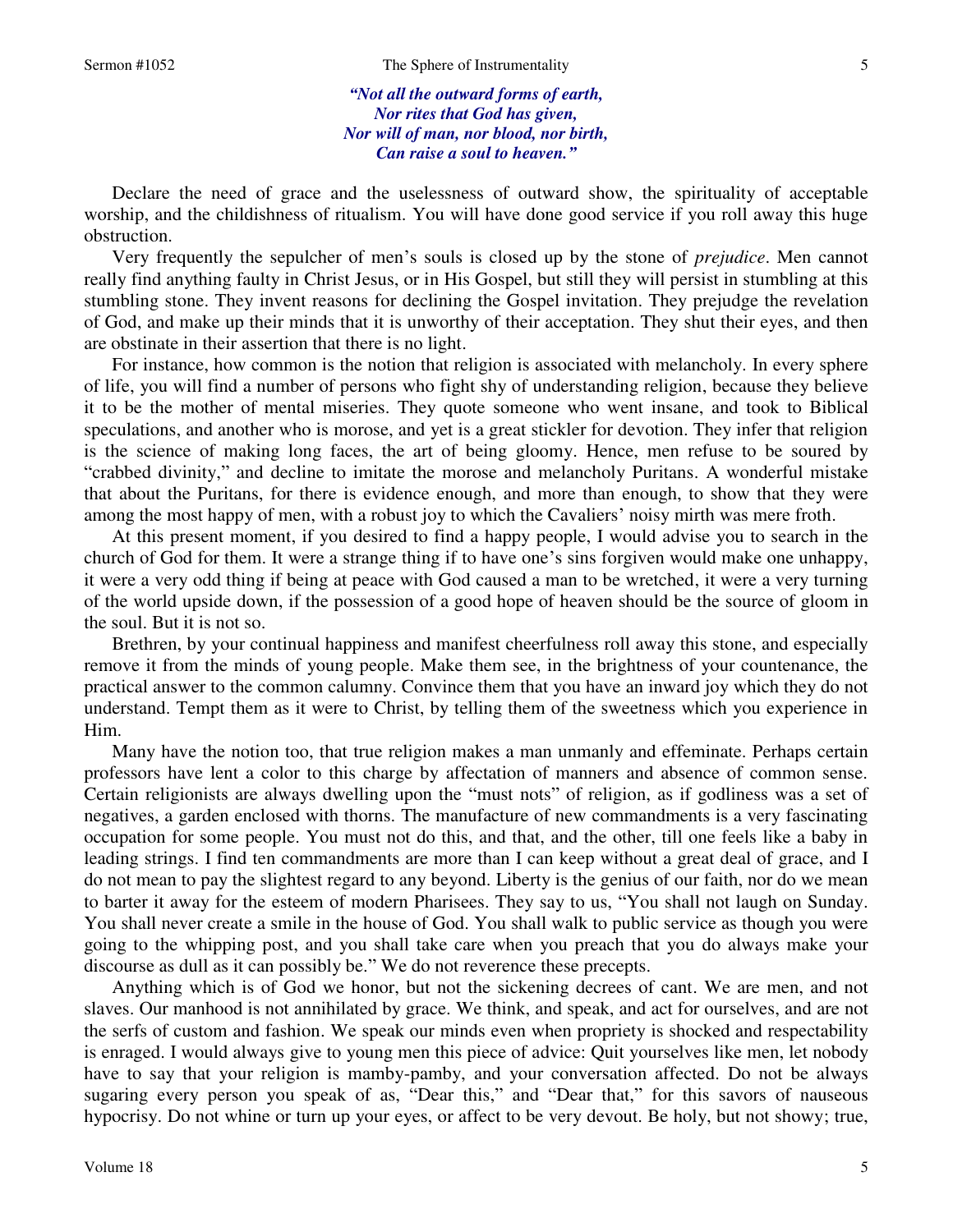but not obtrusive. Be men, be manly, be Christians, be like Christ. He was the very highest type of man, you never see anything stilted or unnatural in Him, He is always Himself, transparent, outspoken, brave, honest, true, and manly. Redeem religion from the reproach of stiltedness, and so roll away one of the stones from the sepulcher.

Some, we know, have a notion that religion is a mere sentiment, that it lies in being affected about your dead children and your parents in heaven, in weeping over death-bed scenes, in fact, is best seen in excited meetings and their consequent emotions. By worldlings religion is judged to consist in womanly feeling, but to have no truth, no facts, no philosophy at its back. Oh, but it is not so, we can give as good a reason for the hope that is in us as though our religion never brought a tear to our eye, and never stirred the emotion of joy within our souls. I venture to say it, that our religion is as much based on facts as astronomy or geology, I mean indisputable historical facts, and I assert that the doctrines of revelation are verities as certain as the demonstrations of mathematics.

The Gospel reveals certainties, and they are worthy of the contemplation of men of the most enlarged minds. Our Gospel is not mere platitude and baby talk, there is a depth in it which no intellect can fathom. Titanic intellects have found their match in the things of God. The genius of Newton and Locke did not complain of want of room in the wondrous truths of God, to them they were waters to swim in. There is room for all the high culture, and all the thought, and all the training that this world shall ever see, room for it, ay, and at its utmost, it shall only stand upon the shore of the main ocean of divine truth and cry, "O the depths of the wisdom of the Lord." By intelligently setting forth the great matters of the Gospel, let us roll this stone away, for to some it has been a crushing obstruction.

Very commonly among our working classes another stone lies over their grave, namely, the opinion that the Gospel is not for the like of them. I have frequently heard it expressed by them that it is very proper indeed for ladies and gentlemen, persons of money and leisure, to be religious, but it is quite out of the question for a man who has to earn his living, and tuck up his shirt sleeves to hard work. "Why," say they, "what have dockyard laborers, cabdrivers, and costermongers to do with religion?"

Now, of all the strange prejudices in existence, this is one of the strangest, because from time immemorial it has been the boast of the Gospel that "the poor have the Gospel preached to them," and if there be one class of the population to whom the Gospel is gladder tidings than to any other, it is to them that labor and are heavy laden.

Why, dear friends, if you have little in this life, there is the more reason why you should seek the boundless treasures of the life to come, and if you have much trouble and sorrow here, the more reason why you should seek Christ to be the balm of all your wounds, and the cordial of your cares. Christianity drew its apostles from the working classes, and from the same source it has gathered martyrs numberless. Though the Lord has had a remnant in the upper ranks, yet it has still been true, that "not many great men after the flesh, not many mighty are chosen."

The great mass of Christian discipleship has been taken from among the poor and the working men. Besides, Christ is the people's Christ. What a grand sentence is that of the Psalm, "I have exalted one chosen out of the people." Jesus is the people's man by birth, by education, and by sympathy. He was ordained of God to be a leader and commander for the people. Jesus Christ is just such a friend as the people want. Tell the people so, especially you who belong to them and know it. Make your houses preaching places to your fellow workmen, and make your conduct a constant sermon upon the adaptation of the Gospel of Jesus Christ to their wants. So much for the stone of prejudice, but I must pass on.

Frequently, over the graves of spiritually dead persons, there lies a stone of *solitariness*. They feel as if no man cared for their soul. I have known that happen in this Tabernacle. Persons have come in for months and nobody has spoken to them because they were strangers, and therefore the Gospel did not enter into their hearts because they said, "The church of God does not care for us, we are unknown and unvalued." Half a word from some kind Christian sitting near them has been the means of melting them down, and the very next sermon they have heard has been in God's hands the means of bringing them to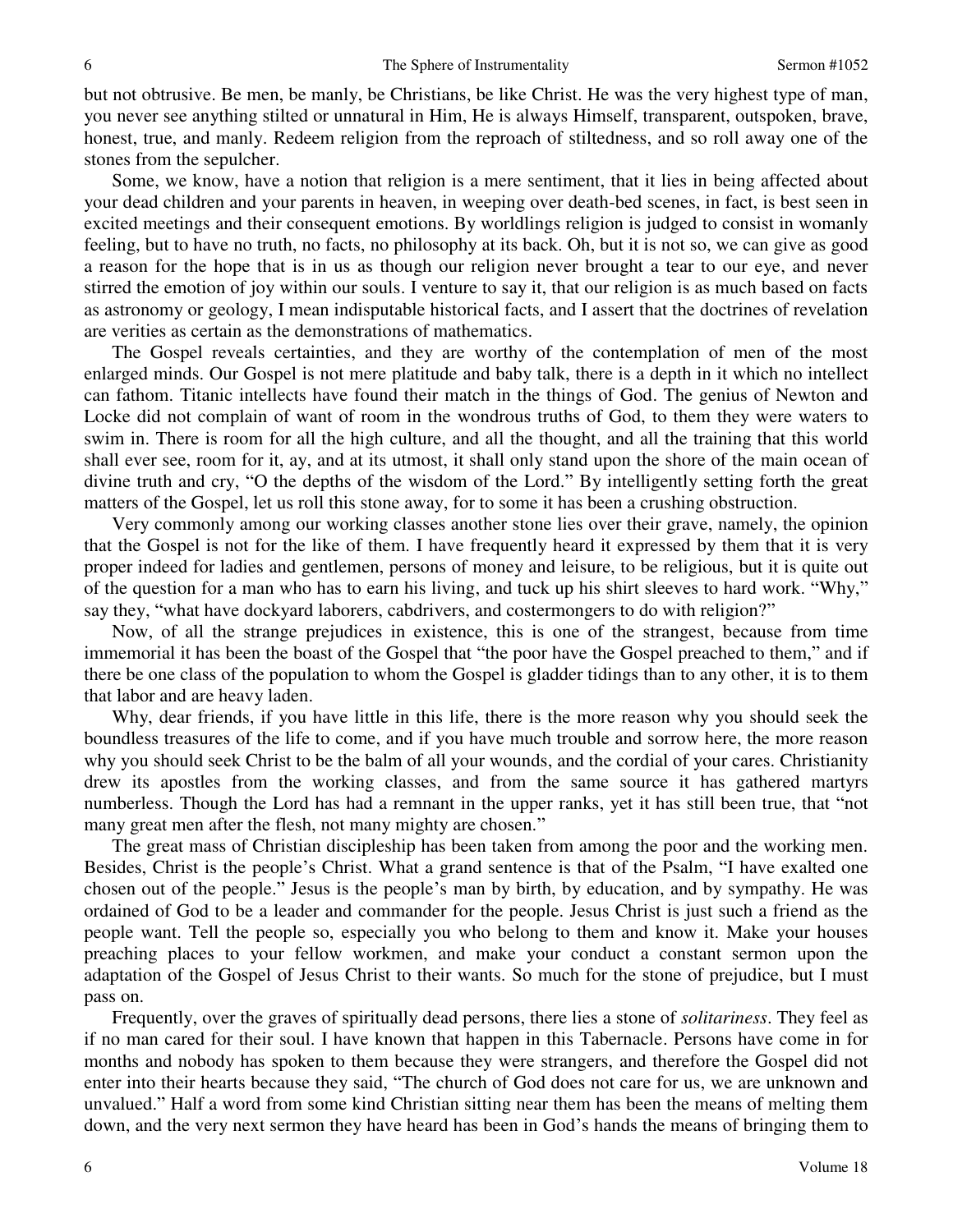Christ. In this city a man may lose himself more effectually than he could in the desert of Sahara. You may get away into one of our streets, ay, and work in one of our factories, and nobody will interest himself about you. While happily few pry into their neighbor's affairs, unhappily few have any sympathy for their neighbor's griefs. Hearts may be breaking around us, and we may be as merry as May. Children of God, I charge you in the name of the quickening Savior, never let this stone lie two Sundays together over the grave of a single attendant of this house, but prove to those who sit with you here that you have a loving care for their souls.

Another stone that can be rolled away is that of *degradation*. Some bring themselves into the ditch by their sins. They break the rules of society, they become dangerous, and at length are treated as outcasts. When a person feels himself outlawed how little hope there is of raising him. Many sink themselves to poverty by their vices and extravagances, and thousands degrade themselves by abominable drunkenness. The Christian church does well when it uses its utmost power to deliver the drunkard from his besetting sin. Temperance will not suffice instead of godliness, but it may put men in the way of Gospel influences. God forbid we should stop short in any reforms, for these will only roll away the stone from the grave, but yet, let no stone remain. Many a man has first been delivered from the habit of intoxication, and then his ear has been opened to listen to the truth as it is in Jesus.

The poor harlot too, when Christian love has followed her and spoken to her of our Father who is in heaven who bids the wandering return to Him, how often have her feelings of degradation been overcome, and she has fled to Christ for mercy.

Brethren, none are outcasts to us. If the world says to the fallen, "Get you gone, you are not good enough for us," let the church of God open her door and invite the outcasts in. The church is the true Hospital for Incurables, among whom Jesus delights to work. Those whom the world calls lepers and drives away into contempt, it is our glory to restore. Come hither, you chief of sinners, for Jesus waits to receive you. Make no tarry, for you and such as you, He came to save. The Pharisees repel you, but this man receives sinners and eats with them.

We will mention one more stone, and that is *despair*. Some men are not only spiritually dead, but they are buried fathoms deep in despair. They have signed their own death warrants, though the Lord has not yet written them out. You people of God, look out for those who think themselves beyond all hope, and when you meet with them argue the point with them. Tell them that you were once in the same plight as they are, and show them what grace did for you. Point them to the promises of God, which are so suitable to their condition, above all, tell them of the precious Savior, who does not quench the smoking flax, and who is able to save to the uttermost them that come unto God by Him. You will have done good service if in any case you roll away the stone of despair. I exhort you, dear fellow laborers in Christ, yourselves saved, to do all that lies in you to take away every one of these hindrances from sinners' souls, and then pray the Lord to speak the quickening Word.

**II.** But my time goes too swiftly, and therefore I must come to my second point with brevity. AFTER A MAN IS CONVERTED he labors under many disabilities, and Christian love should help him.

When lambs are born, the shepherd takes care of them, Christ's word is, "Feed my lambs." When plants are put into the ground they must be watered. It is not enough that the child be born, it needs a mother's care. "Take this child and nurse it for me, and I will give you your wages" is God's word to His people whenever a new convert is born into the church. Lazarus is alive, but he is encumbered with grave clothes, and it is the business of those who are his friends to loose him and let him go.

New converts want loosing for the sake of their own *comfort*. It was a very uncomfortable thing for Lazarus to be tied up in his winding-sheets, for his own ease they must be taken off. When a man is saved, perhaps he does not grasp all that is involved in salvation. He thinks "I am a Christian, but I may fall from grace." Unwrap that band at once, and let him know that the Lord does not cast away His people whom He did foreknow. He thinks that he is pardoned, but that still some sin may remain upon him. Unwind that cerement, let him know that "the blood of Jesus Christ His Son cleanses us from all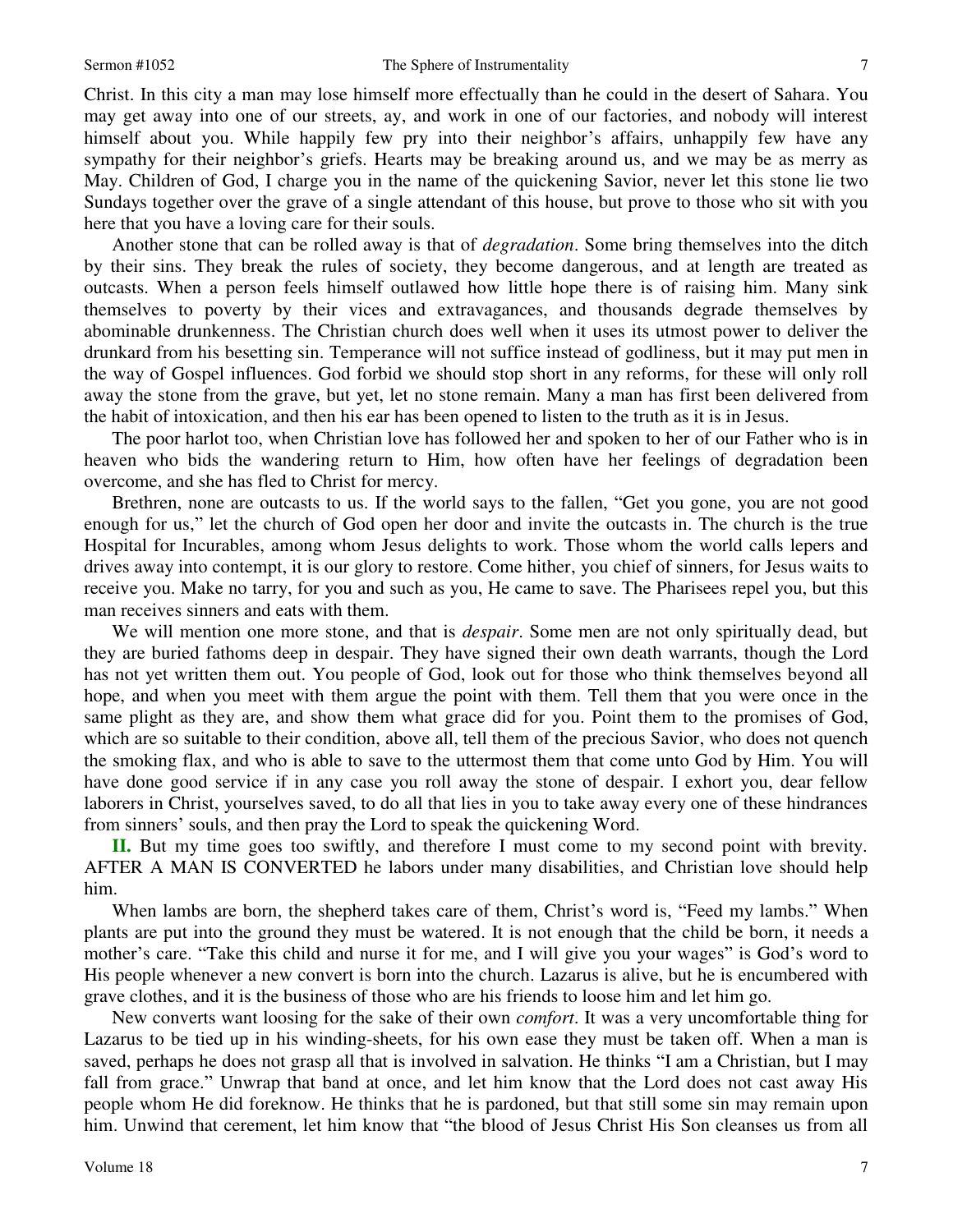sin." Perhaps he fancies, when he feels strife within him, that he cannot be a child of God. Tear off that bandage, and tell him that all the children of God experience inward strife, and feel a battle raging between life and death within their souls. You will find young converts apt to be the victims of doubts and fears, perplexing themselves about this, and fretting themselves about that and you who are instructed in the faith must lay out yourselves to loose them, and let them go.

They want, also, loosing for their own *freedom*. Lazarus might as well be in the cave as be in bonds. Men may be converted, and yet be far from enjoying the full liberty of the children of God. Perhaps the saved one is fettered by bad habits, and he does not know that they are bad, tell him gently, but let him know that these things are not consistent with Christian life. I know at this time some real Christians who are going about with relics of their grave clothes upon them, and very unseemly they appear. Those grave clothes stick to all of us, more or less, and I suppose, till we enter heaven, the loosing operation will need to be continued, but let us help our brethren in this by example and by precept, let us take away from them that which hinders them from the liberty of holiness.

Moreover, Lazarus wanted loosing for the sake of *fellowship*. He could not talk with Mary and Martha yet, for he had a napkin about his head, he could scarce move or speak. So many of our dear converts do not like to join the church yet. They say they are not perfect. Poor souls, if they were we would not want them in our churches, being all imperfect ourselves, they would be out of place if they joined with us. They plead that they are not fit to come, imagining that something of fitness is wanted beyond believing in Christ, as if that which Jesus laid down as the Gospel of salvation was not also a sufficient basis for fellowship with saints on earth. Still, the timid hold back and do not like to communicate to others what the Lord has done for them. Encourage them, compel them to come in, do not let them wander in solitude, but introduce them to the fellowship of the saints.

We have known cases in which the liberty was wanted to enable them to bear *testimony*. Lazarus could not even say, "I live and blessed be the name of God," for the napkin was about his head. He must be loosed that he may tell what God had done. Oh, what comfortable testimonies the church might have if saints were but encouraged to deliver them, but there are some who carry wet blankets about with them, and the moment a young Christian talks about Christ, because he does not speak exactly according to orthodoxy, they try to silence him. Let it never be so among us. Let us encourage the babes to cry that by and by they may learn to speak. Let us encourage them to prattle, for perhaps ere long they shall correctly speak the language of the kingdom.

As for testimony, so for *service* help is wanted. Paul was converted on the road to Damascus, but he did not know what God meant to do with him, and he was not fit for God to use till Ananias had instructed him. So with Apollos, he was a true Christian, but he wanted further teaching, he needed loosing and being let go, and therefore Aquila and Priscilla became the instruments thereof. There was the eunuch on his way to Ethiopia, he needed to learn more about the Scriptures, to have the meaning of the prophet Isaiah opened up to him, and to be baptized on profession of his faith in Christ. Do not suffer any of God's dear living ones to be waiting bound up and captive, because we are so devoid of brotherly love that we will not do for them the needful offices of heavenly charity. The Lord help us, brethren, to be earnest about this.

Once more, after Lazarus was unbound, we read that he sat at the table with Jesus. So that he needed loosing for the enjoyment of *communion with Christ!* The trembling convert thinks himself as yet unwarranted to lay hold upon the nearer, dearer, and sweeter joys which surround the person of Christ, he dreams that these are reserved for old saints, that these wines on the lees well refined are for men who have fought the good fight and almost finished their course, but indeed, he errs and deprives himself of joy. The songs of Zion are for the early morning as well as for the shades of evening. Go and tell young Christians so, encourage them to commune with Jesus, tell them He loves all His people with an equal love, and is ready to manifest Himself to them as He does not unto the world. In this respect you will loose them, and let them go.